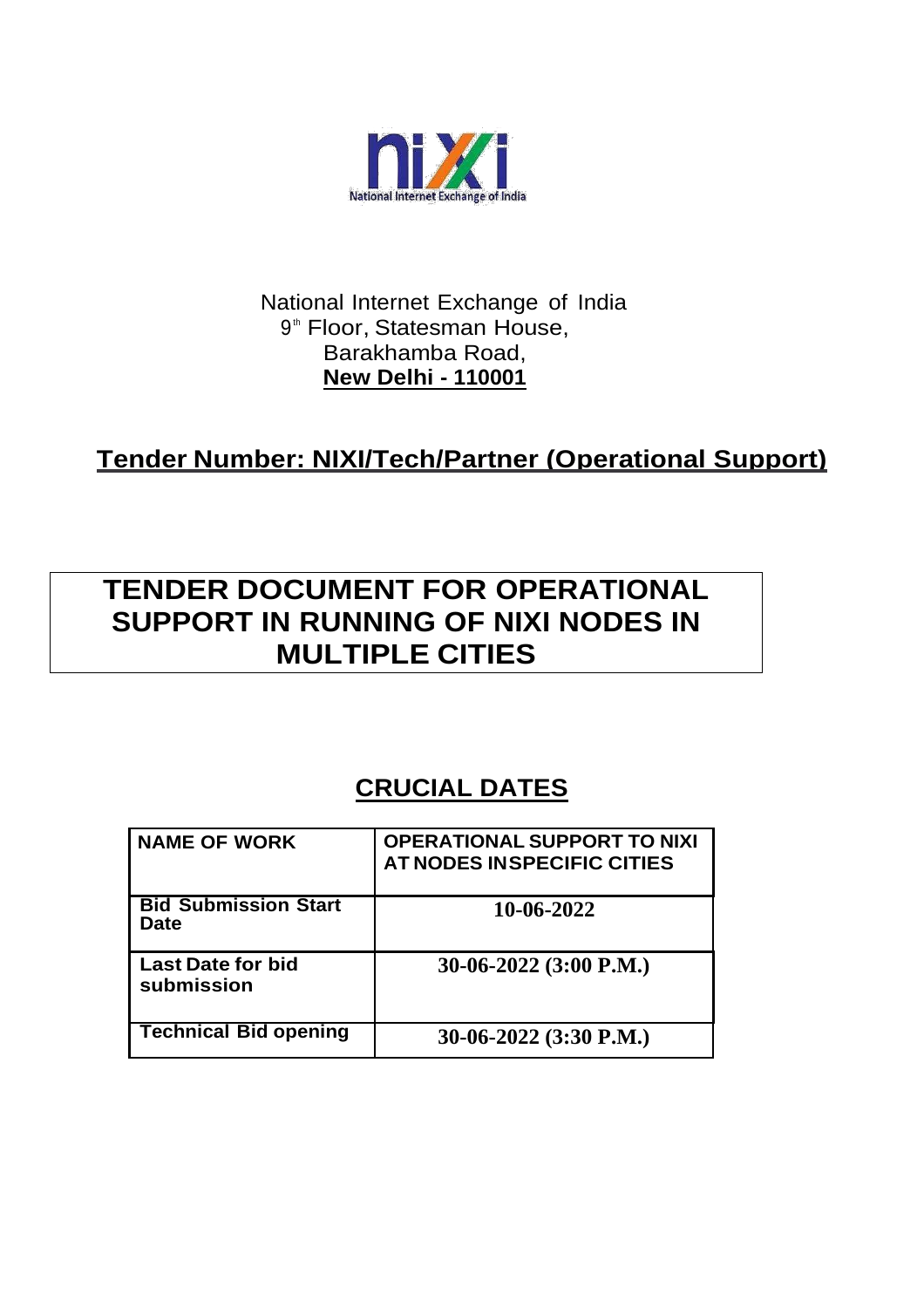## **I. NIXI** Requirement:

NIXI is a non-profit company incorporated under Section 25 of the Companies Act, 1956 (now section 8 under the Companies Act, 2013). One of the key missions of NIXI is to facilitate the growth of internet in the country. With this objective, NIXI operates as an Internet Exchange Provider (IXP) and has established a number of Internet Exchange Nodes (IXNs) where Internet Service Providers, Data Centres, content/ CON providers, and other eligible organizations can exchange traffic.

As content/ CON traffic accounts for bulk of internet traffic at present, NIXI has taken initiatives to connect the popular providers of such traffic to its major nodes. **NIXI** has over 20 such IX operational and plans to increase this to about 100 in the current year with deployments in most state capitals and select large districts to be closer to the end users to ease the technical and financial burden on connecting parties. The list of locations for the operational nodes is available at NIXI website.

NIXI takes the responsibility of deploying the required equipment at the nodes and inter-connecting the nodes to a main node in a larger location where connectivity to content/ CON providers is already available. This approach facilitates exchange of data not just amongst the ISPs, but also with popular content/ CON providers.

**NIXI** is inviting proposal from interested parties in providing operational support to **NIXI** in onboarding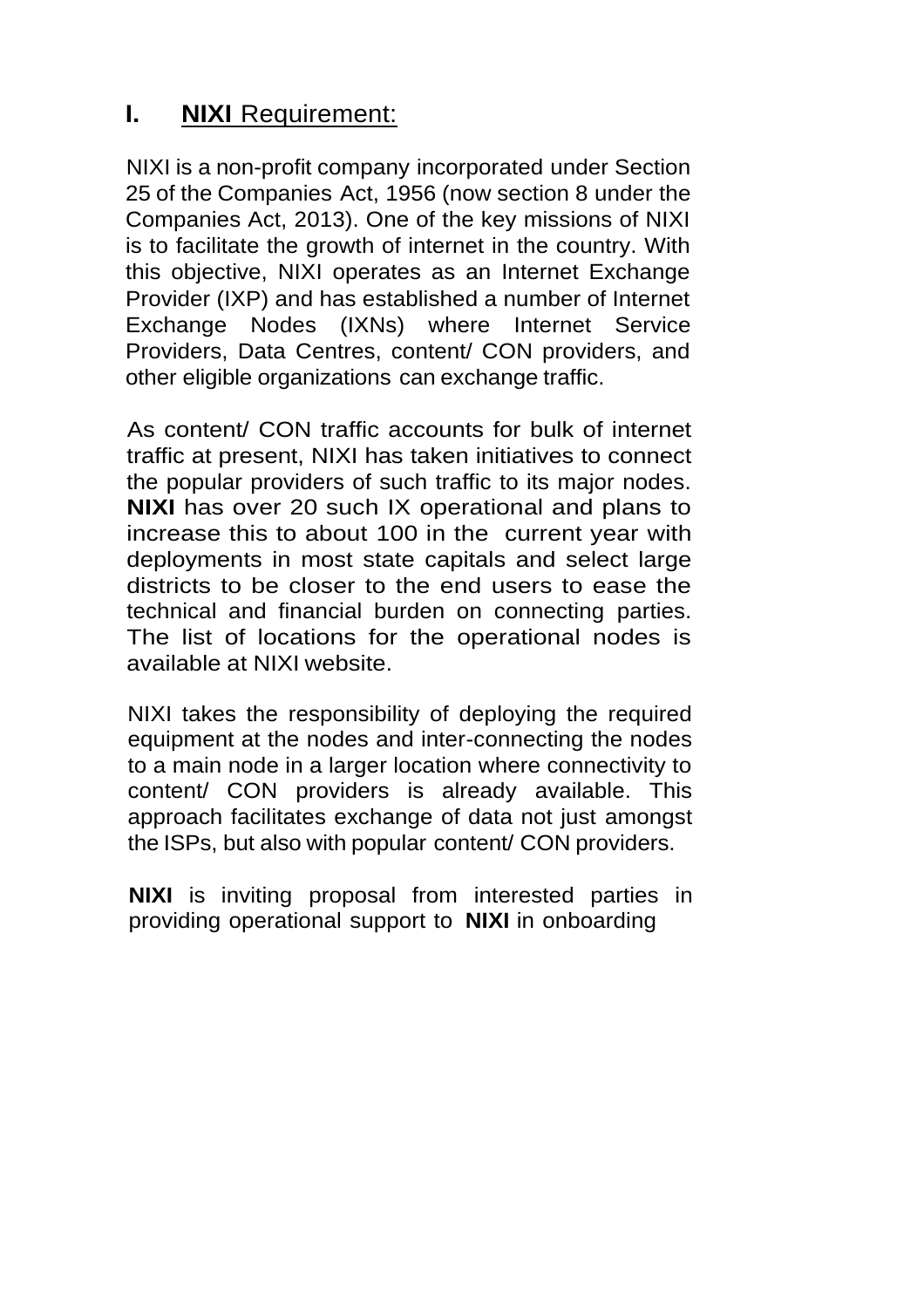customers, in revenue collection activities and in providing ongoing support to customers connecting at the current and upcoming IXNs.

Below are the timelines

| <b>NAME OF WORK</b>                        | <b>OPERATIONAL SUPPORT TO NIXI</b><br>AT NODES IN SPECIFIC CITIES |
|--------------------------------------------|-------------------------------------------------------------------|
| <b>Bid Submission Start</b><br><b>Date</b> | 10-06-2022                                                        |
| <b>Last Date for bid</b><br>submission     | $20-06-2022$ (3:00 P.M.)                                          |
| <b>Technical Bid opening</b>               | 20-06-2022 (3:30 P.M.)                                            |

## **II. Service Provider's Scope of Work**

- i) Sales & Onboarding
	- Lead & Funnel Management: Identifying potential customers, contacting them, communicating the benefits of connecting with **NIXI** node,
	- Acquisition: Seeking closure of contract with prospective customers, and aiding them in closure documentation
	- Onboarding: Enabling customers to getting physically connected to the nodes
- ii) Technical Support
	- L1 Maintenance of Nodes
	- Interaction with local members for physical connectivity issues and core L2/ L3 level issues.
- iii) Customer Support
	- Managing centralized Help Desk with telephonic and email support
	- Ticket Management for all queries, requests and complaints received
	- Addressing and Resolution of all queries, requests and complaints received with appropriate L1/ L2/ L3 actions
- iv) Billing, Collection & Relationship Management
	- Interact with customers for collection of dues in favour of NIXI
	- Address customer queries and issues relating to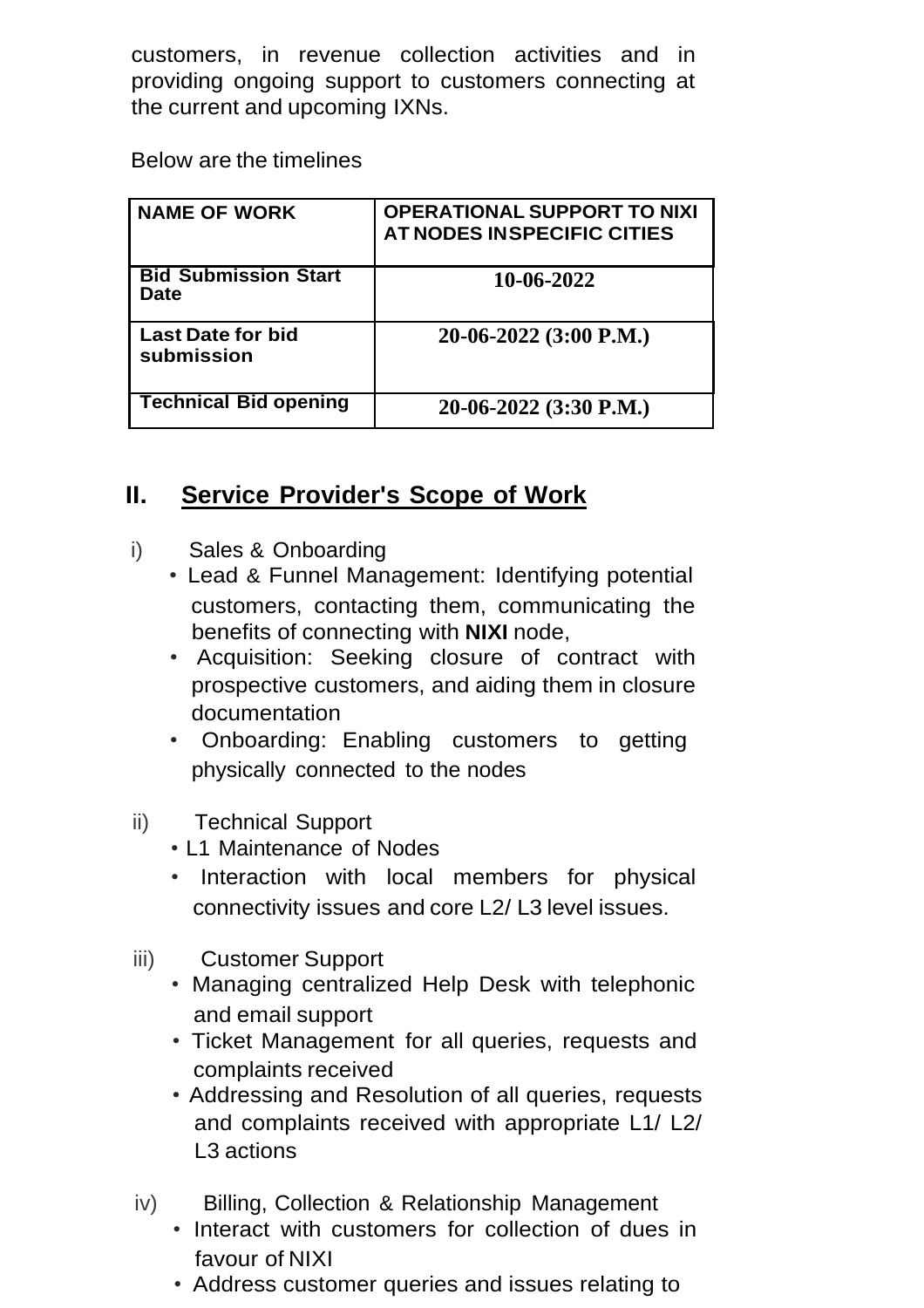billing

# **III. NIXl's Scope of Work**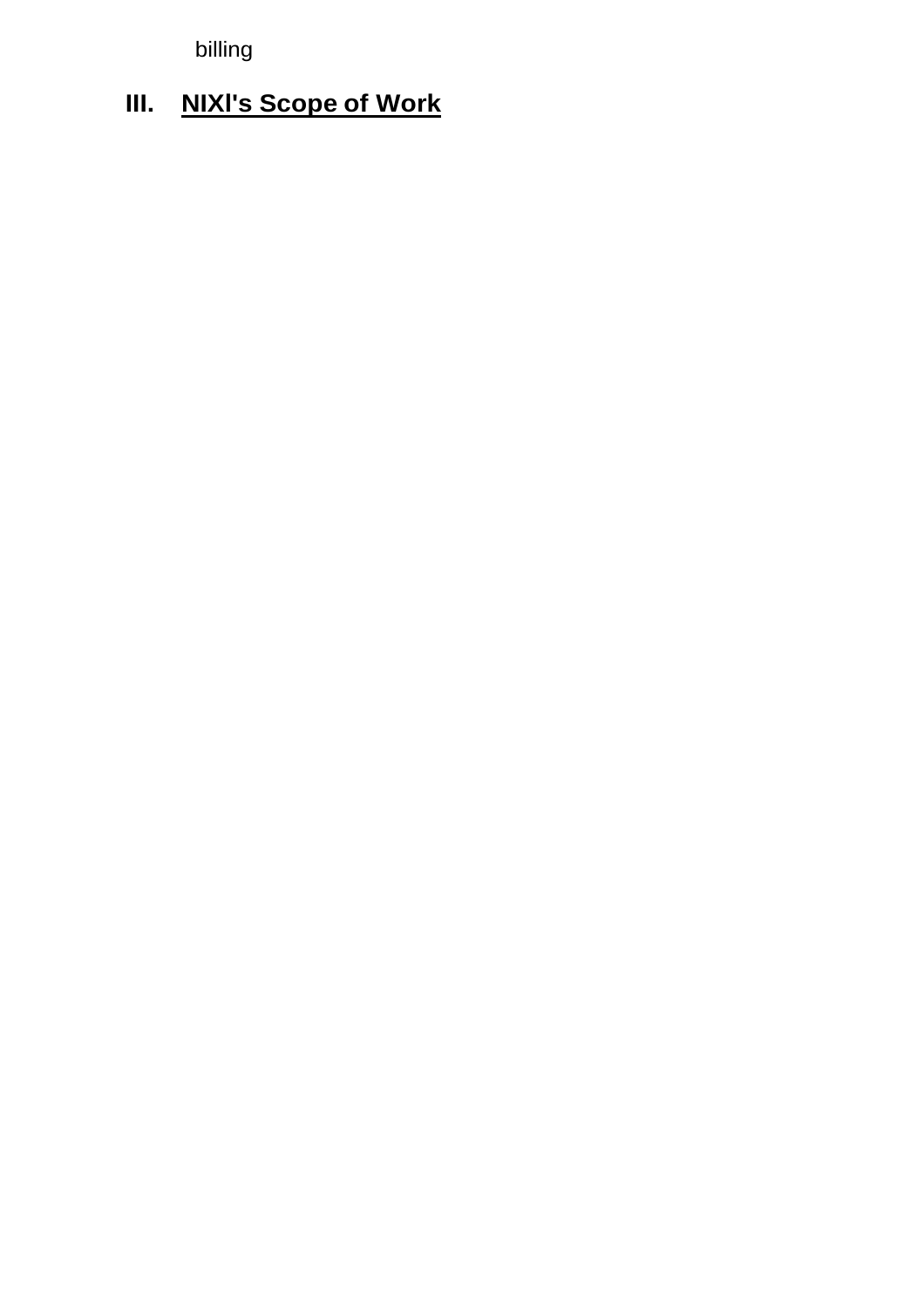- i) Deployment of node equipment at well-connected data centre or co-location centre in the proposed cities.
- ii) Deployment of Hardware at planned NIXI node, including L2/ L3 switch and making it reachable to **NIXI** centralized NOC.
- iii) Point to Point (P2P) link between NIXl's main node and proposed Node

iv) Billing to ISP Customers

## **IV. Tender Eligibility:**

- i) Bidder should be a **Company registered** in India under Companies Act 1956 or 2013 (Documents required).
- iil Turnover · Bidder should have an average turnover of **50 Lakh** per year in last 2 financial years (Documents required).
- iii) Bidder should have **an experience of at least 2 years** in ISP operations with trained manpower to handle the network and infrastructure. (Documents required).
- iv> Bidder **should not be blacklisted/ barred** by central or state government or central/ state public sector unit in last 3 years.

## **V. Instruction for tender bid submission:**

The bidders are required to submit hard copies of their bids (technical and financial) at NIXI office.

**Please mention 'A' on the envelope containing technical bids and 'B' on financial bids. Both the envelopes shall be properly sealed and put in the bigger envelope for its safety. It will be better if on Envelope A, Technical Bid is also mentioned and similarly on envelope B, Financial Bid is mentioned.** 

The bids should be signed and sealed by the approving authority.

Both technical and financial bids will be opened in presence of bidders and after scrutiny successful bidder will be informed later on email.

All bidders are requested to share their email ids in their bid.

# **VI. Assistance to bidders:**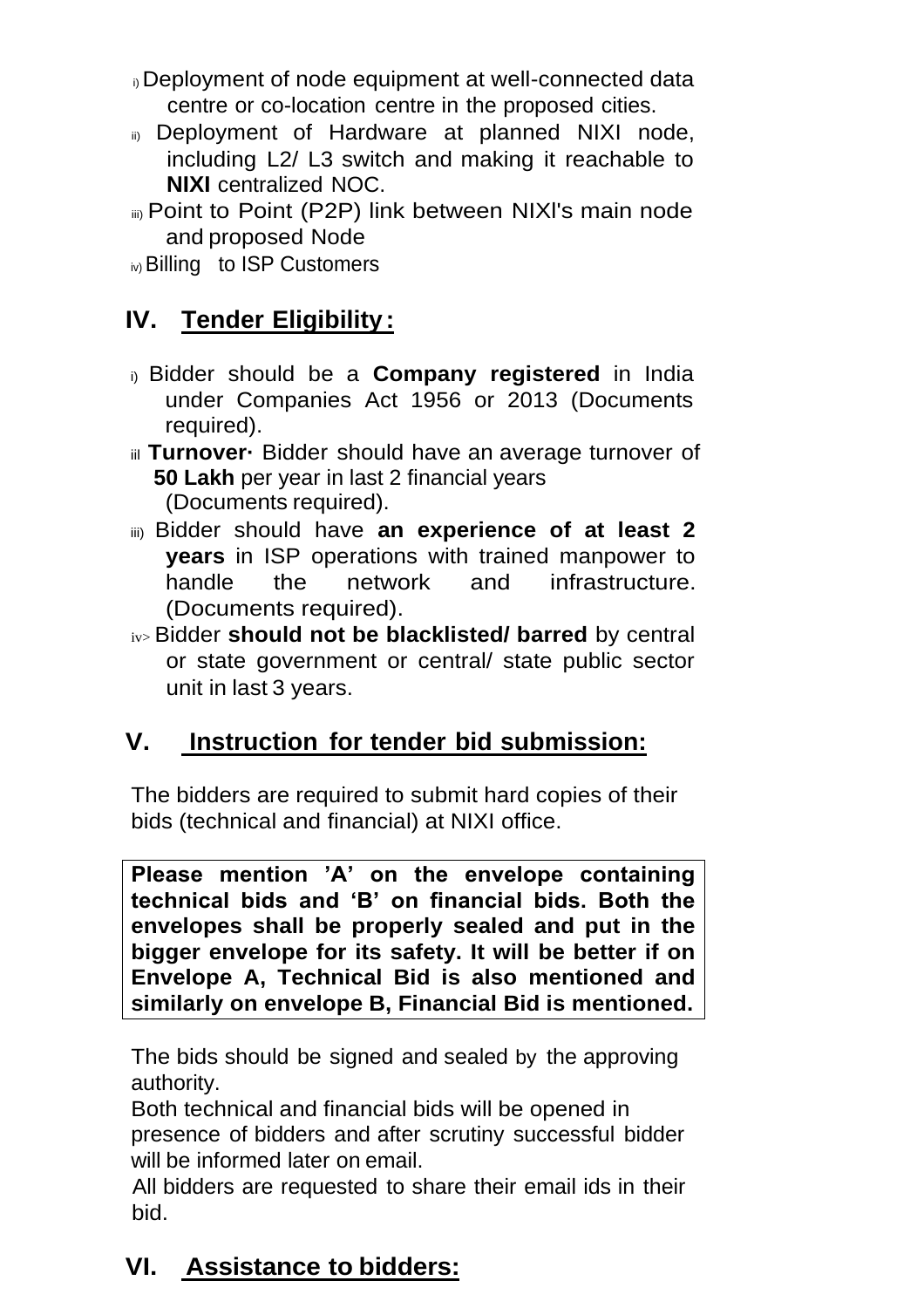Any queries relating to the tender document and the terms and conditions contained therein should be addressed to the following email id:

#### **"Suprateek Gulia" <suprateek@nixi.in>; "Soumen Bhowmik" <soumen@nixi.in>;**

## **VII. Instructions for tender process**

a>Physical copies of bid may be in two attachments (Technical and financial) at NIXI office.

b) Bidder should submit their compliance against each columns in technical bid. Each column of financial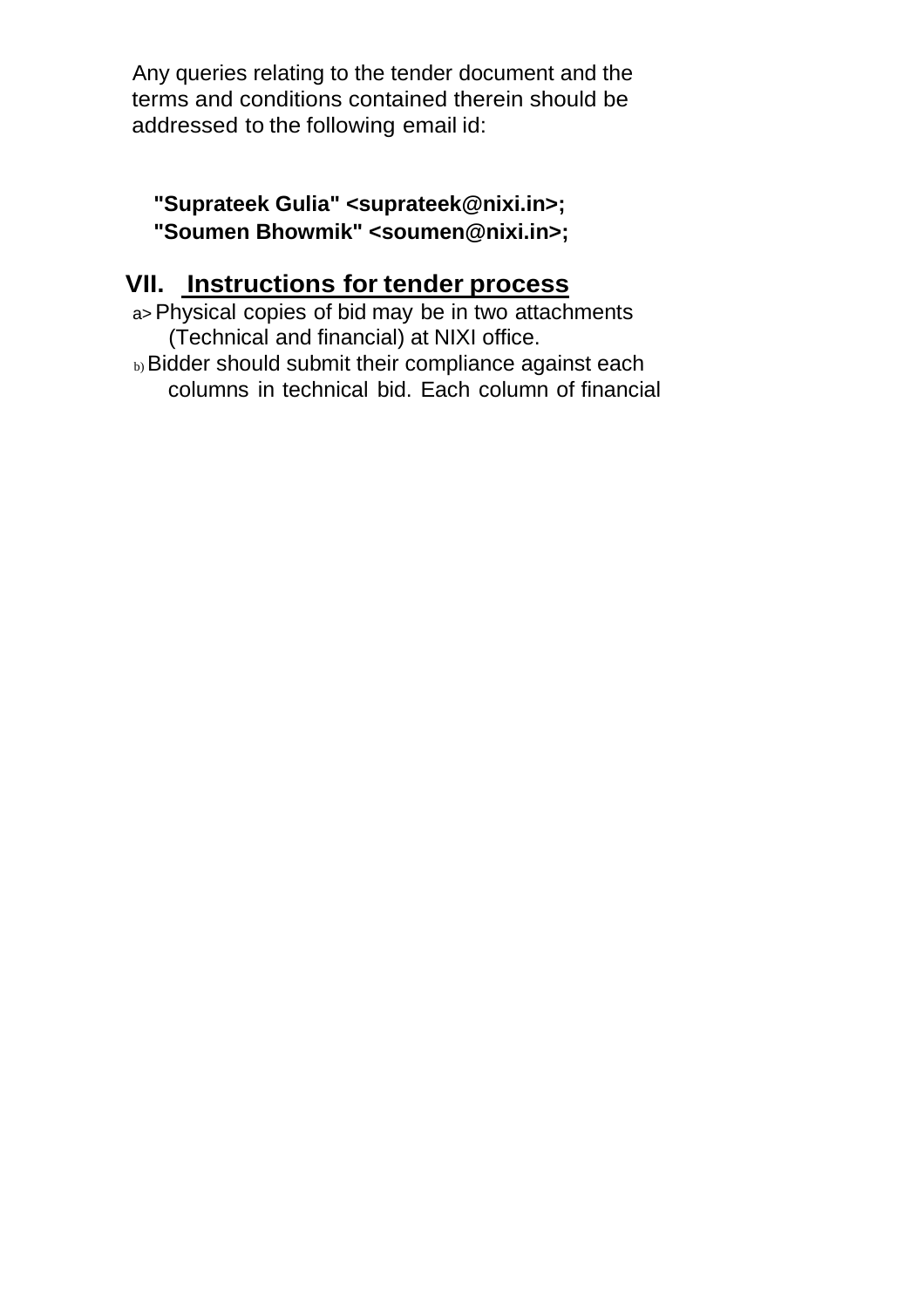bid should be filled up.

- c) Technical compliance should be supported with relevant documents.
- d) Bids should be completed in all respects, must be emailed on or before the last date specified in the schedule of events.
- e) The **NIXI** may, at its own discretion, alter/extendthe last date for submission of tenders.
- t) A II the bids (Technical and Financial) must be valid for aperiod of 90 days from the last date of submission of the tender for execution of Contract.
- g>In exceptional circumstances, prior to expiry of the original time limit, the **NIXI** may request the bidders to extend the period of validity for a specified additional period beyond the original validity of 90 days. The request and the bidders' responses shall be made in writing. The bidders, not agreeing for such extensions will be allowed to withdraw their **bids.**
- h) No Bid shall be modified, substituted or withdrawn by the Bidder after the bids due date.
- i)Any alteration/ modification in the bid or additional information supplied subsequent to the bid's due Date, unless the same has been expressly sought for by the Authority, shall be disregarded.
- DThe bid submitted shall become invalid if:
	- i)The bidder is found ineligible.
	- ii)The bidder does not provide all the documents as stipulated in the bid document.

## **VIII. Terms and Conditions:**

- i) All equipment deployed must be compatible with Indian electrical standards and codes. Engineering documentation on the physical sizes and weights of all major and minor components must be submitted.
- ii) The NIXI reserves the right of accepting or rejecting any quotations without assigning any reason thereof.

# **IX. Commercial Consideration and Payment Schedule:**

Bidder needs to quote the support fee it expects per node location.

Bidder should bill its fee before  $7<sup>th</sup>$  of the next month. Payment would be made within 21 days of the above suggested billing date.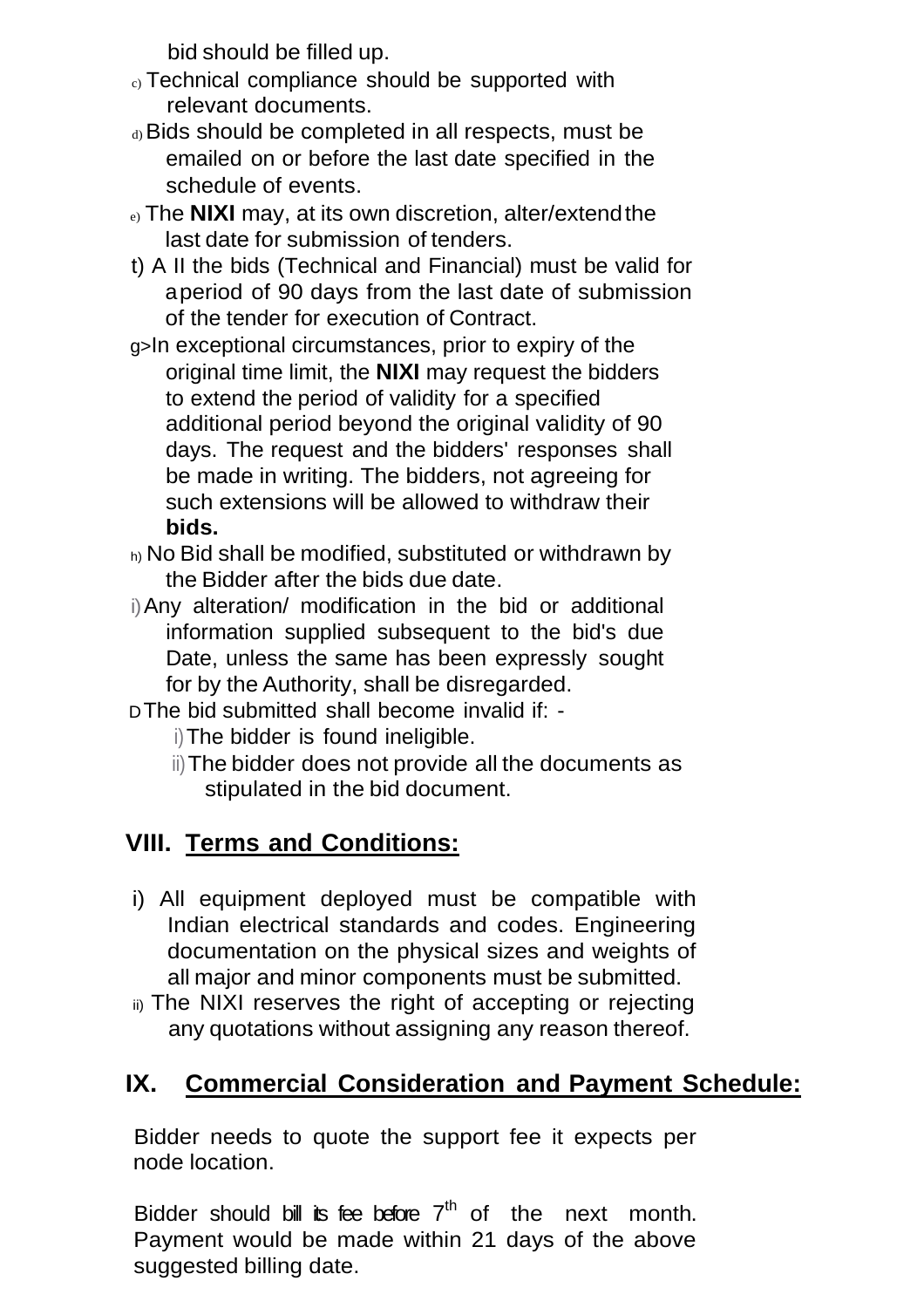Bidder shall charge all applicable taxes as per the prevailing tax laws in India. All the payment by NIXI shall be subject to tax deductions under the prevailing tax laws of India.

## **X. Bank Guarantee:**

Performance Bank Guarantee of Rs 2 lakh for a period of 18 months will be applicable before signing of agreement and which will be returned after successful completion of one-year operation. The Bank Guarantee may need to be extended to meet this timeline.

Below is the format of bank guarantee:

We bank do hereby undertake to pay the amounts due and payable under this guarantee without any demur merely or a demand from ' ' (name of entity for whom bank guarantee is given) stating that the amount claimed is due by way of loss or damage caused to or would cause to or suffered by '(name of entity for whom bank guarantee is given) by reason of any breach by the said tenderer(s) of any of the terms or conditions contained in the said tender or by reason of the said tenderer's failure to keep the tender open. any such demand made on the bank shall be conclusive as regards the amount due and payable by the bank under this guarantee. However, our liability under this guarantee shall be restricted to an amount not exceeding (Rs only).

We bank further agree that the guarantee herein contained shall remain in full force and effect during the period that would be taken for the finalisation of the said tender and that it shall continue to be enforceable till the said tender is finally decided and order placed on the successful tenderer and/ or till all the dues of (name of Entity for whom Bank Guarantee is given) under/or by virtue of the said tender have been fully paid and its claims satisfied or discharged or till a duly authorised officer of (name of Entity for whom Bank Guarantee is given) certified that the terms and conditions of the said tender have been fully and properly carried out by the said tenderer(s) and accordingly discharges the guarantee.

Unless a demand or claim under this guarantee is made

on us in writing on or before the to include 3 months claim over and above the period mentioned in the paragraph for the validity of the bank guarantee in the tender we shall be discharged from all liability under this guarantee thereafter.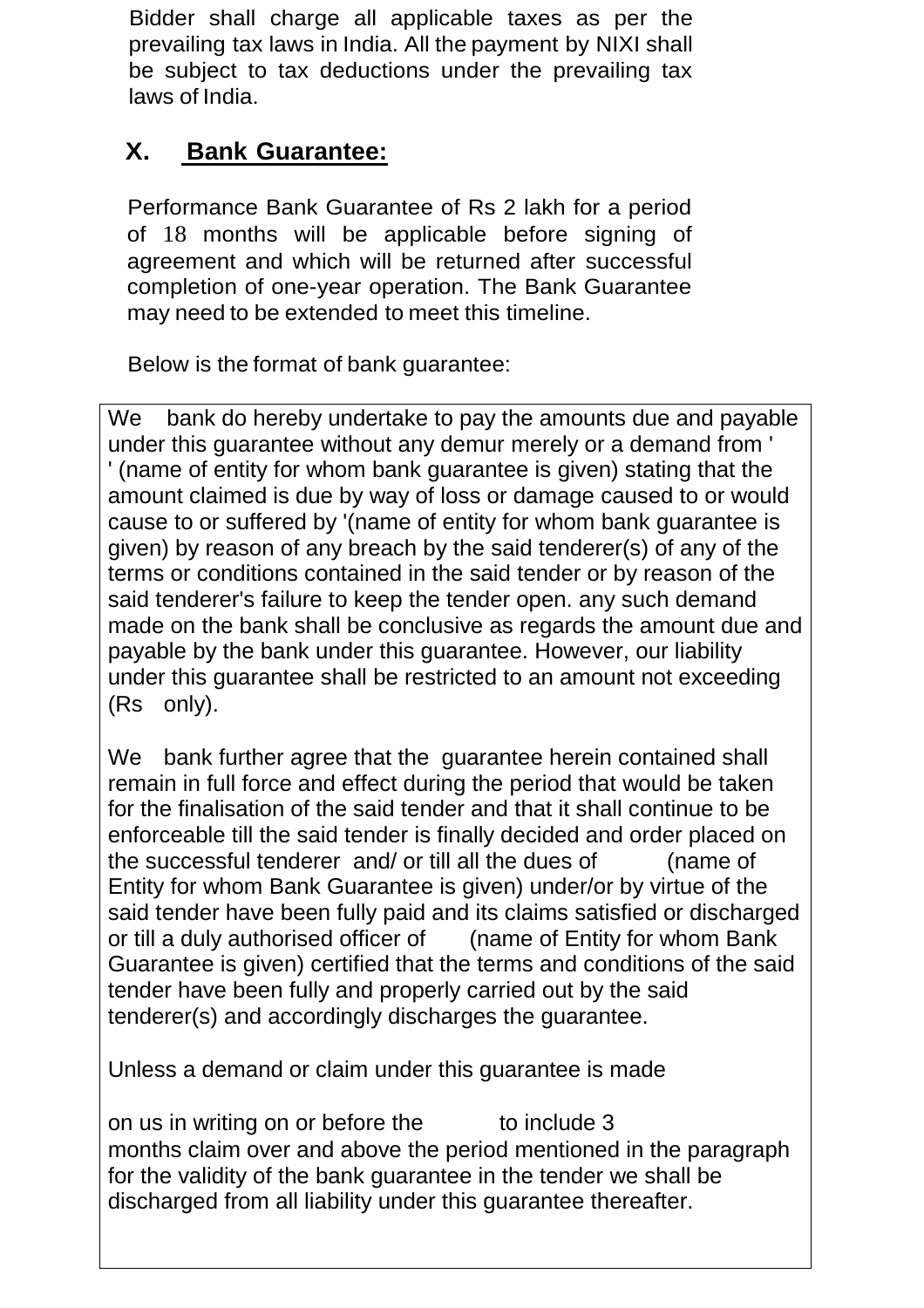We bank, lastly undertake not to revoke this guarantee during its currency except with the previous consent of (name of Entity for whom Bank Guarantee is given) in writing.

Dated day of 2022.

Corporate Seal for Bank.

## **XI. Evaluation Criteria:**

- i) Technical evaluation will be based on technical compliance. Absence of non-compliance or nonsubmission of technical supporting documents may lead to rejection of bid.
- ii>Eligibility conditions may be met 100% No relaxation is permitted.
- iii)L1 bidders (least expected revenue) will be selected.

## **XII. Legal Clause:**

- i) **Entire Agreement:** The Agreement constitutes the entire agreement between the Parties with respect to the matters addressed herein and can only be modified through a written instrument signed and agreed with consensus-ad-idem by both parties.
- ii) **Governing Law and Jurisdiction:** This Agreement shall be construed and governed in accordance with the laws of India. Further, in case of any dispute/Lis between the parties, the same shall be referred to the Arbitration and shall be decided as per the provisions of the Arbitration & Conciliation Act, 1996 (amended and updated as of date). Any Appeal or petition against the Arbitration Award/ Final Order/ Judgment shall be filed in and decided by Courts in Delhi, India.

## **XIII. Maintenance Policy of NIXI**

This clearly defines expectations from NIXI as Maintenance Partner. The copy of the policy is enclosed herewith for ready reference.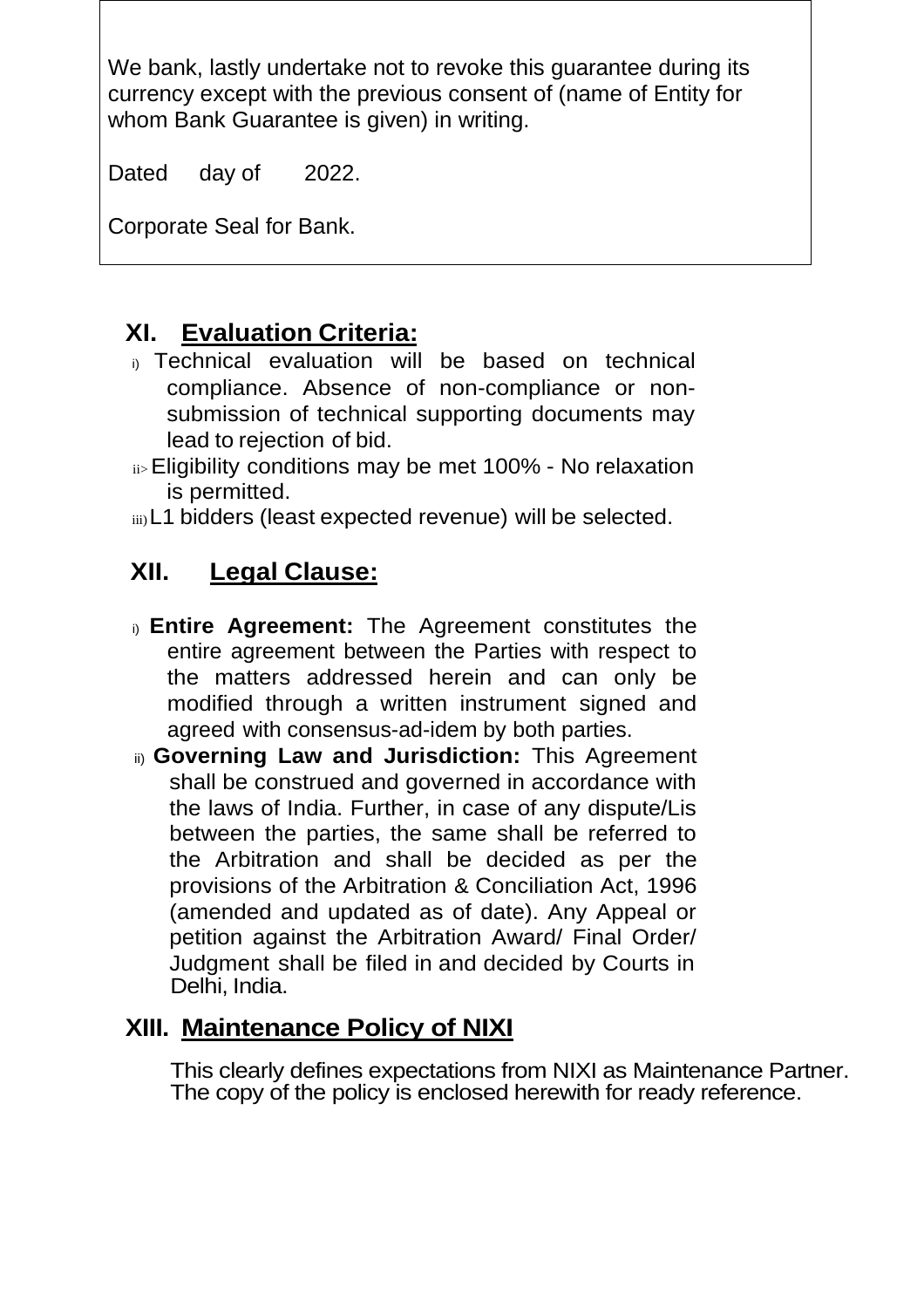### **Maintenance Strategy of Internet Exchanges**

#### **1. Objective**

The downtime of Internet Exchanges under NIXI should be less than 0.01%. This may be calculated based on an average of all Internet Exchanges with all kind of faults including downtime of P2P connectivity.

### **2. Overall Responsibility**

Following 4 levels of organization will be responsible for upkeep of Internet Exchanges:

- i) Maintenance service provider (may be private organisation) at Internet Exchange points.
- ii) Technical Consultant (already available)
- iii) Internet Exchange Points officers at NIXI which include officers at NIXI headquarter as well as Node Officers.
- iv) Top level This includes CEO, concerned GM and concerned Manager.

### **3. Resources**

- i) OEM/System integrator Organisation should made their services available as per the contract signed.
- ii) Technical consultant should be available 24x7.
- iii) The Node Officer /Officer at NIXI headquarter should be available for coordination and for overall supervision.
- iv) Spare parts At least 5% of the total equipped capacity as spare parts should be procured and may be distributed and located at convenient locations so that the movement of spare parts from the stores to the required IXP (under fault) should not take more than 12 hours in any case. All the spare parts should be maintained on a regular basis.

### **4. Periodic Technical Drills**

Periodic technical drills w.r.t availability with respect to technical specifications/ functionalities etc. may be carried out and records of such drills should be available at Exchange point, Node Officers and IX Team at NIXI headquarter.

### **5. Timeline**

### **L-1 (Level-1 Maintenance)**

a) Fault should be reported to a private IXP maintenance contractor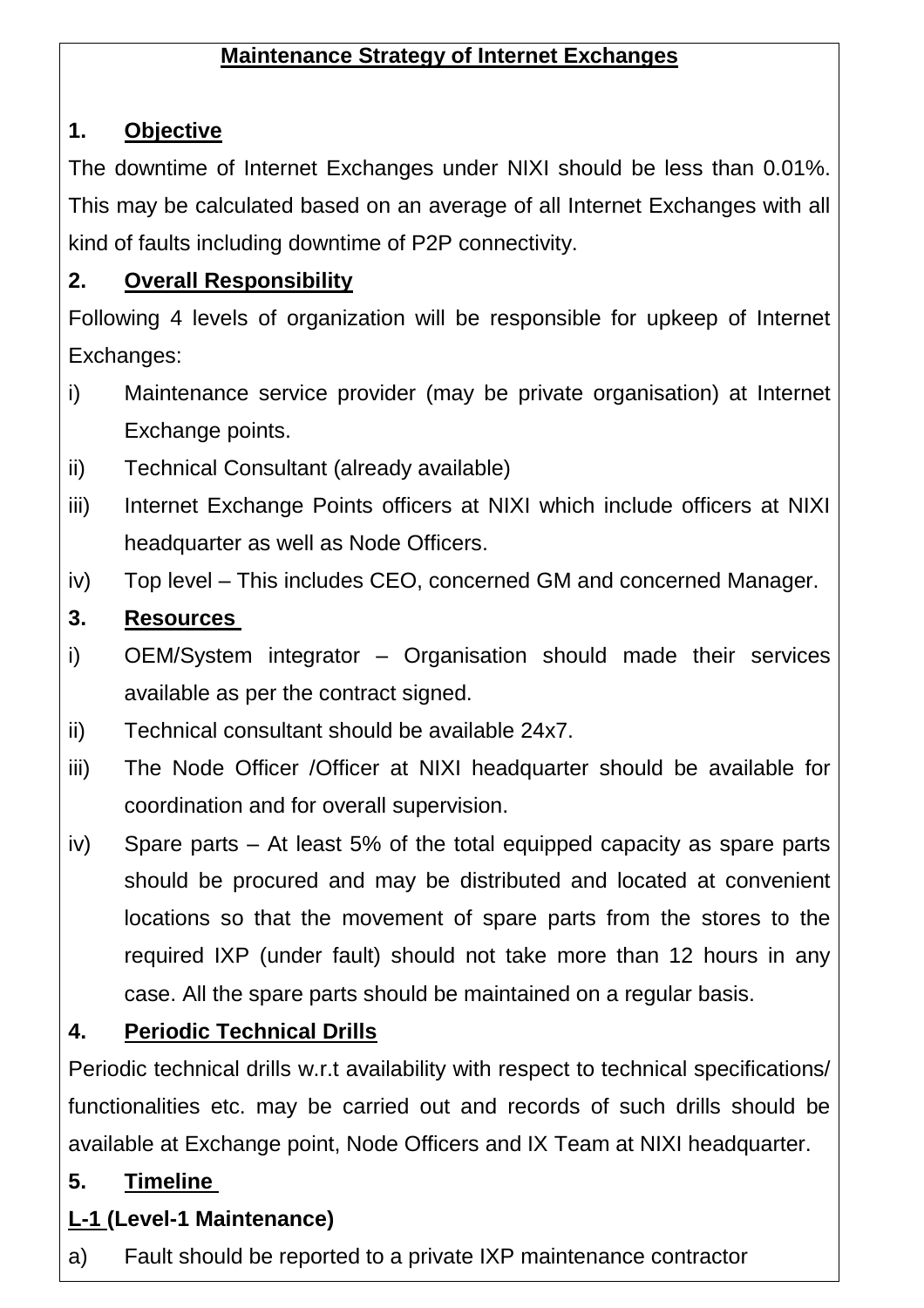available/stationed at Internet Exchange point and Node officer immediately (By IXP maintenance contractor/Data Centre/NOC etc.)

b) OEM/SI/Technical Consultant should be informed within 30 minutes of the fault, in case fault is not removed within 30 minutes (By Node Officer)

## **L-2 (Level-2 Maintenance)**

- i) OEM/SI/Technical Consultant may undertake the maintenance and try to remove the fault after getting reported through from L-1 maintenance team.
- ii) After two hours of persistence of the fault, the fault may be reported to Assistant Manager/Manager and GM concerned at NIXI headquarter by Node Officer.
- iii) In case fault persist for more than four hours, the case may be reported by Assistant Manager/Manager/GM at NIXI headquarter to CEO.

## **6. Root Cause Analysis**

After fault gets resolved, a root cause analysis (RCA) report may be prepared by Node Officer and submitted to CEO through the concerned Manager/GM within 72 hours from the time the fault is restored.

### **7. Replacement of Equipment**

In case an Internet Exchange/P2P connectivity is reported disturbed or disconnected for more than three times in a quarter, a meeting may be arranged with OEM/P2P connectivity provider with CEO. In case the same status is repeated in any other quarter in same financial/calendar year, possibility may be explored to replace the faulty exchange/P2P connectivity with latest equipment.

### **8. Minor Faults faced by ISPs/CDNs/any other user**

- a) User may be advised to book fault with Customer Care Unit of NIXI. The Customer Care Unit is advised to forward the fault to the concerned Area Manager/Manager as designated.
- b) All such cases should be settled with the help of Technical Consultant and Local Internet Exchange maintenance party within six hours of the reported fault.
- c) After rectification of the fault, a feedback may be submitted to Customer Care Unit and an e-mail should be sent to the concerned ISP/CDN/User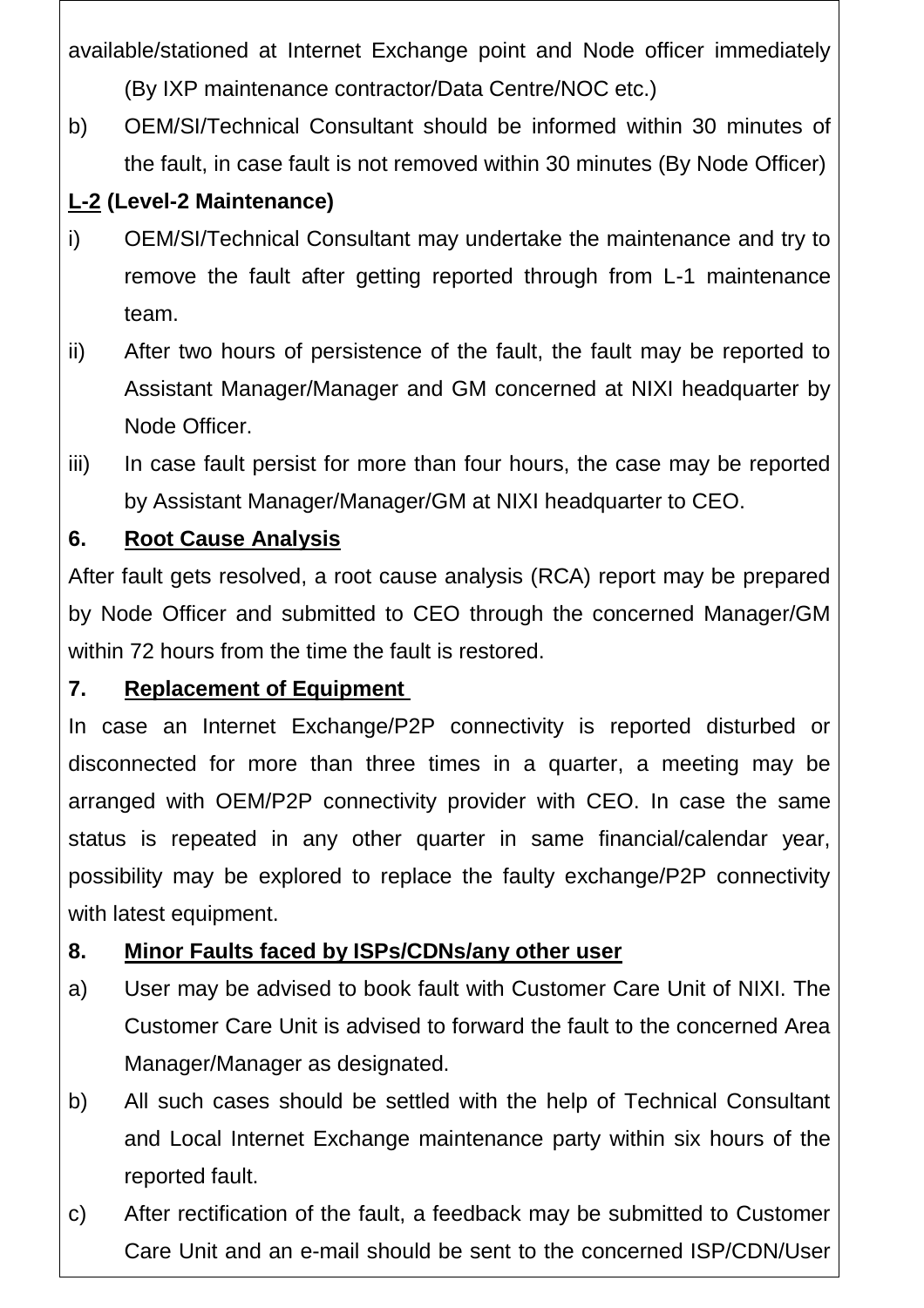by IXP team (either Node Officer/Officers at NIXI headquarter)

d) All such cases should be compiled and may be discussed with CEO in monthly review meeting.

## **XIV. Tender Submission Format**

#### **FORMAT B: TECHNICALBID**

| <b>FEATURES</b>                             | <b>DESCRIPTION</b>                                                                             |
|---------------------------------------------|------------------------------------------------------------------------------------------------|
| Location of the Node<br>proposed to support | <b>All Node Locations</b><br>(List of Current Locations can be found on NIXI<br><b>Website</b> |
| Papers/Documents/Info As per Tender         |                                                                                                |